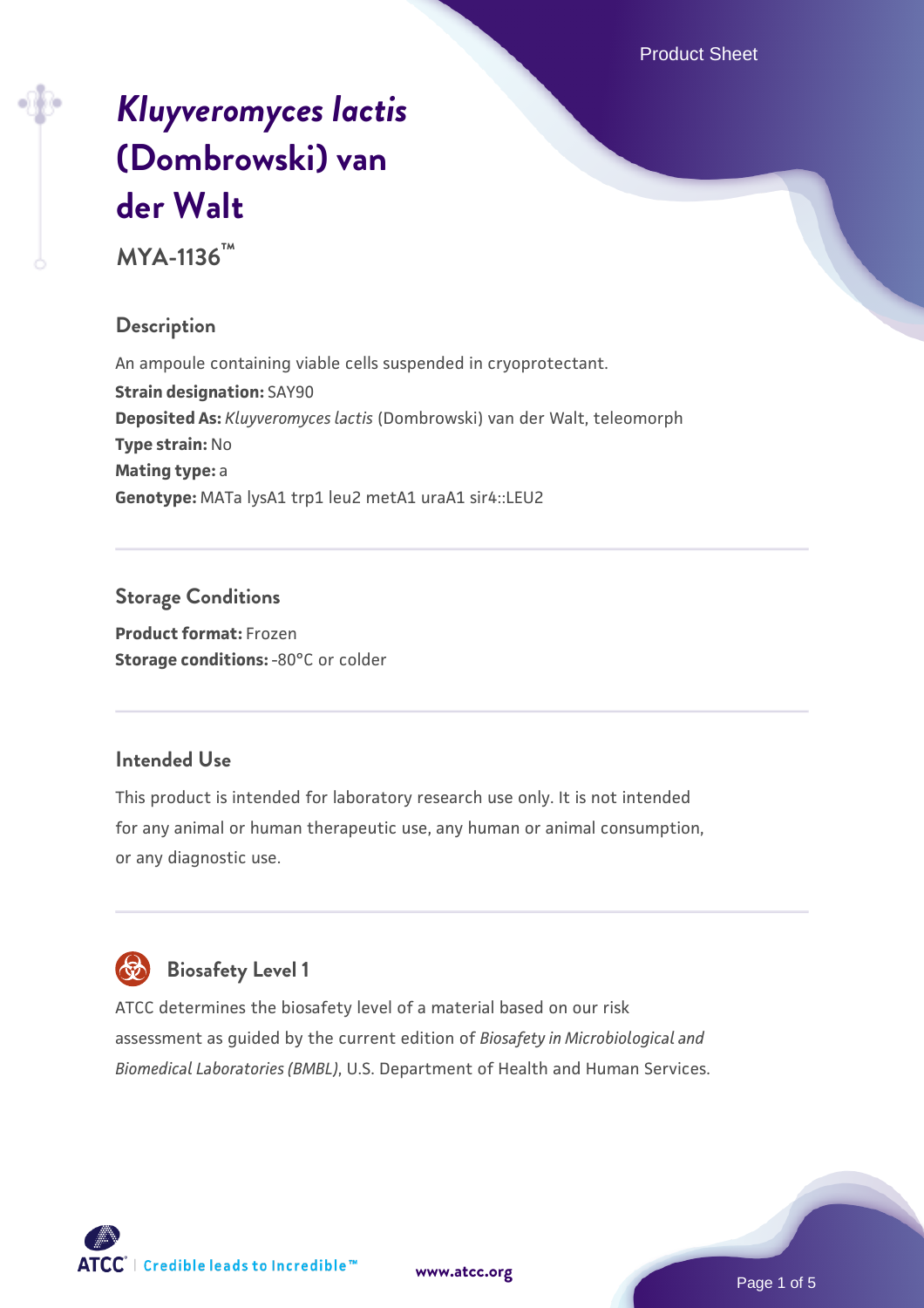#### *[Kluyveromyces lactis](https://www.atcc.org/products/mya-1136)* **[\(Dombrowski\) van der Walt](https://www.atcc.org/products/mya-1136)** Product Sheet **MYA-1136**

It is your responsibility to understand the hazards associated with the material per your organization's policies and procedures as well as any other applicable regulations as enforced by your local or national agencies.

ATCC highly recommends that appropriate personal protective equipment is always used when handling vials. For cultures that require storage in liquid nitrogen, it is important to note that some vials may leak when submersed in liquid nitrogen and will slowly fill with liquid nitrogen. Upon thawing, the conversion of the liquid nitrogen back to its gas phase may result in the vial exploding or blowing off its cap with dangerous force creating flying debris. Unless necessary, ATCC recommends that these cultures be stored in the vapor phase of liquid nitrogen rather than submersed in liquid nitrogen.

#### **Certificate of Analysis**

For batch-specific test results, refer to the applicable certificate of analysis that can be found at www.atcc.org.

#### **Growth Conditions**

**Medium:**  [ATCC Medium 1245: YEPD](https://www.atcc.org/-/media/product-assets/documents/microbial-media-formulations/1/2/4/5/atcc-medium-1245.pdf?rev=705ca55d1b6f490a808a965d5c072196) **Temperature:** 25°C

#### **Handling Procedures**

**Frozen ampoules** packed in dry ice should either be thawed immediately or stored in liquid nitrogen. If liquid nitrogen storage facilities are not available,

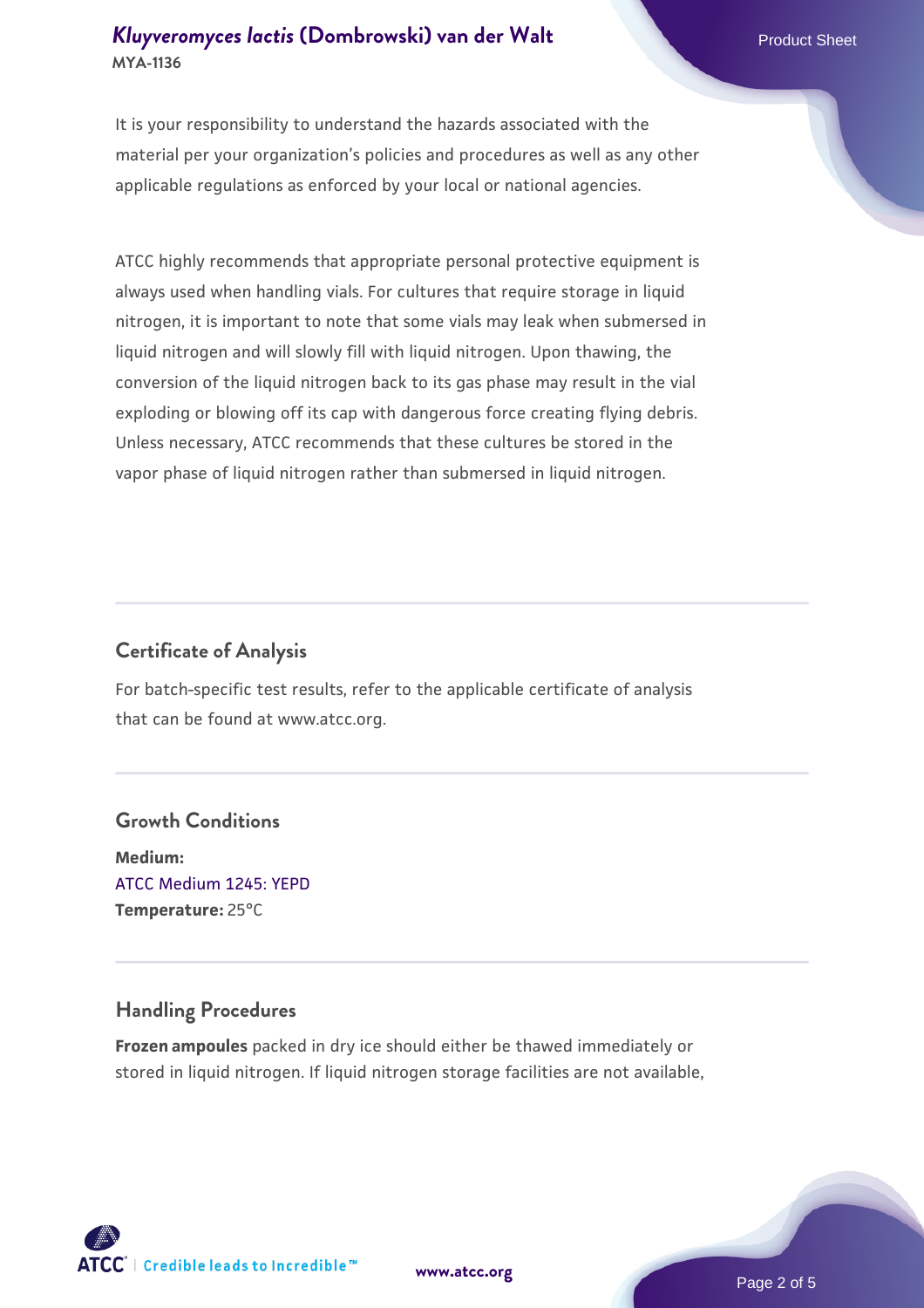#### *[Kluyveromyces lactis](https://www.atcc.org/products/mya-1136)* **[\(Dombrowski\) van der Walt](https://www.atcc.org/products/mya-1136)** Product Sheet **MYA-1136**

frozen ampoules may be stored at or below -70°C for approximately one week. **Do not under any circumstance store frozen ampoules at refrigerator freezer temperatures (generally -20°C)**. Storage of frozen material at this temperature will result in the death of the culture.

- 1. To thaw a frozen ampoule, place in a **25°C to 30°C** water bath, until just thawed **(approximately 5 minutes)**. Immerse the ampoule just sufficient to cover the frozen material. Do not agitate the ampoule.
- 2. Immediately after thawing, wipe down ampoule with 70% ethanol and aseptically transfer at least 50 µL (or 2-3 agar cubes) of the content onto a plate or broth with medium recommended.
- 3. Incubate the inoculum/strain at the temperature and conditions recommended.
- 4. Inspect for growth of the inoculum/strain regularly for up to 4 weeks. The time necessary for significant growth will vary from strain to strain.

#### **Material Citation**

If use of this material results in a scientific publication, please cite the material in the following manner: *Kluyveromyces lactis* (Dombrowski) van der Walt (ATCC MYA-1136)

#### **References**

References and other information relating to this material are available at www.atcc.org.

#### **Warranty**

The product is provided 'AS IS' and the viability of ATCC<sup>®</sup> products is warranted for 30 days from the date of shipment, provided that the customer has stored and handled the product according to the information included on the product information sheet, website, and Certificate of

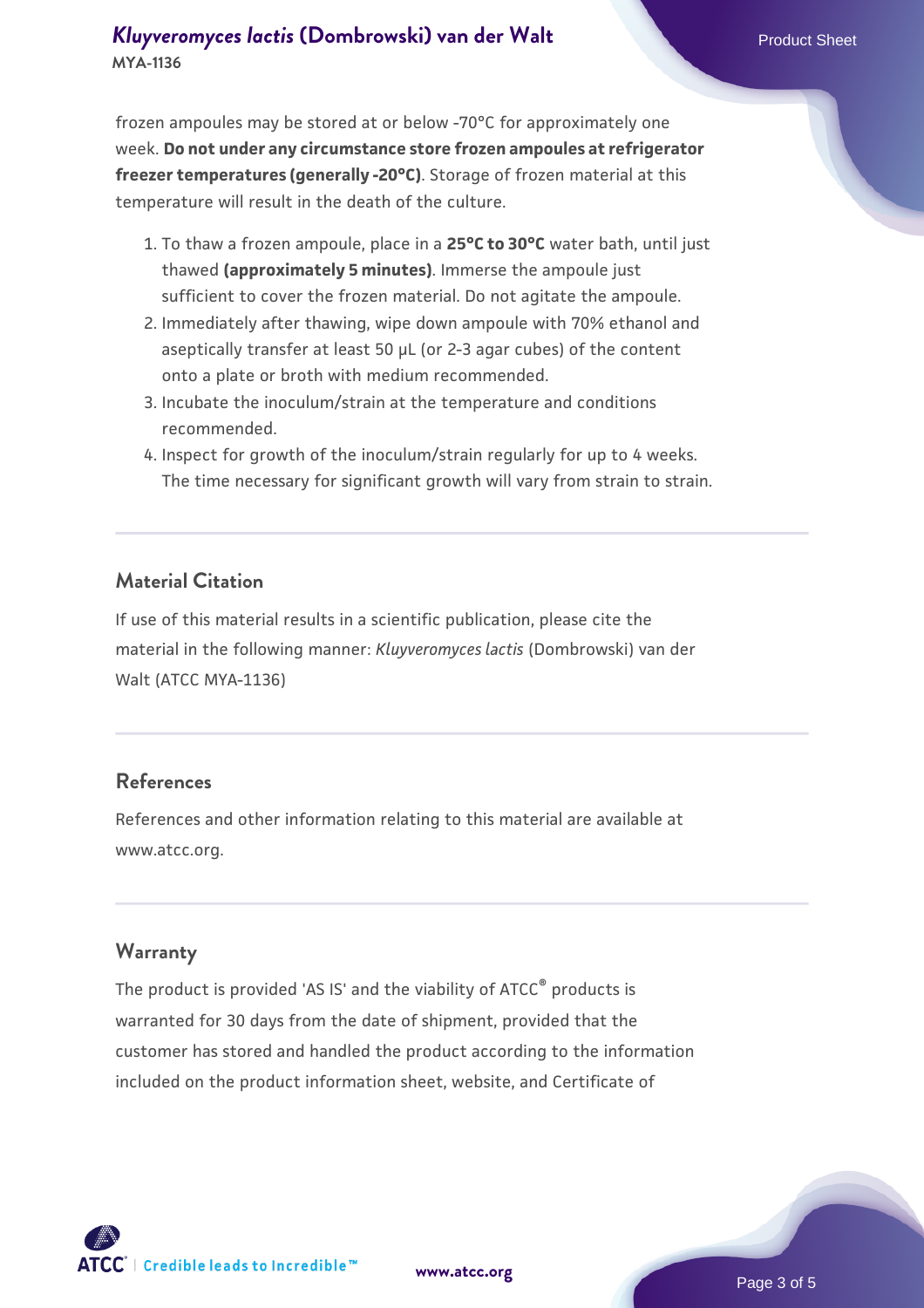#### *[Kluyveromyces lactis](https://www.atcc.org/products/mya-1136)* **[\(Dombrowski\) van der Walt](https://www.atcc.org/products/mya-1136)** Product Sheet **MYA-1136**

Analysis. For living cultures, ATCC lists the media formulation and reagents that have been found to be effective for the product. While other unspecified media and reagents may also produce satisfactory results, a change in the ATCC and/or depositor-recommended protocols may affect the recovery, growth, and/or function of the product. If an alternative medium formulation or reagent is used, the ATCC warranty for viability is no longer valid. Except as expressly set forth herein, no other warranties of any kind are provided, express or implied, including, but not limited to, any implied warranties of merchantability, fitness for a particular purpose, manufacture according to cGMP standards, typicality, safety, accuracy, and/or noninfringement.

#### **Disclaimers**

This product is intended for laboratory research use only. It is not intended for any animal or human therapeutic use, any human or animal consumption, or any diagnostic use. Any proposed commercial use is prohibited without a license from ATCC.

While ATCC uses reasonable efforts to include accurate and up-to-date information on this product sheet, ATCC makes no warranties or representations as to its accuracy. Citations from scientific literature and patents are provided for informational purposes only. ATCC does not warrant that such information has been confirmed to be accurate or complete and the customer bears the sole responsibility of confirming the accuracy and completeness of any such information.

This product is sent on the condition that the customer is responsible for and assumes all risk and responsibility in connection with the receipt, handling, storage, disposal, and use of the ATCC product including without limitation taking all appropriate safety and handling precautions to minimize health or environmental risk. As a condition of receiving the material, the customer agrees that any activity undertaken with the ATCC product and any progeny or modifications will be conducted in compliance with all applicable laws, regulations, and guidelines. This product is provided 'AS IS' with no



**[www.atcc.org](http://www.atcc.org)**

Page 4 of 5